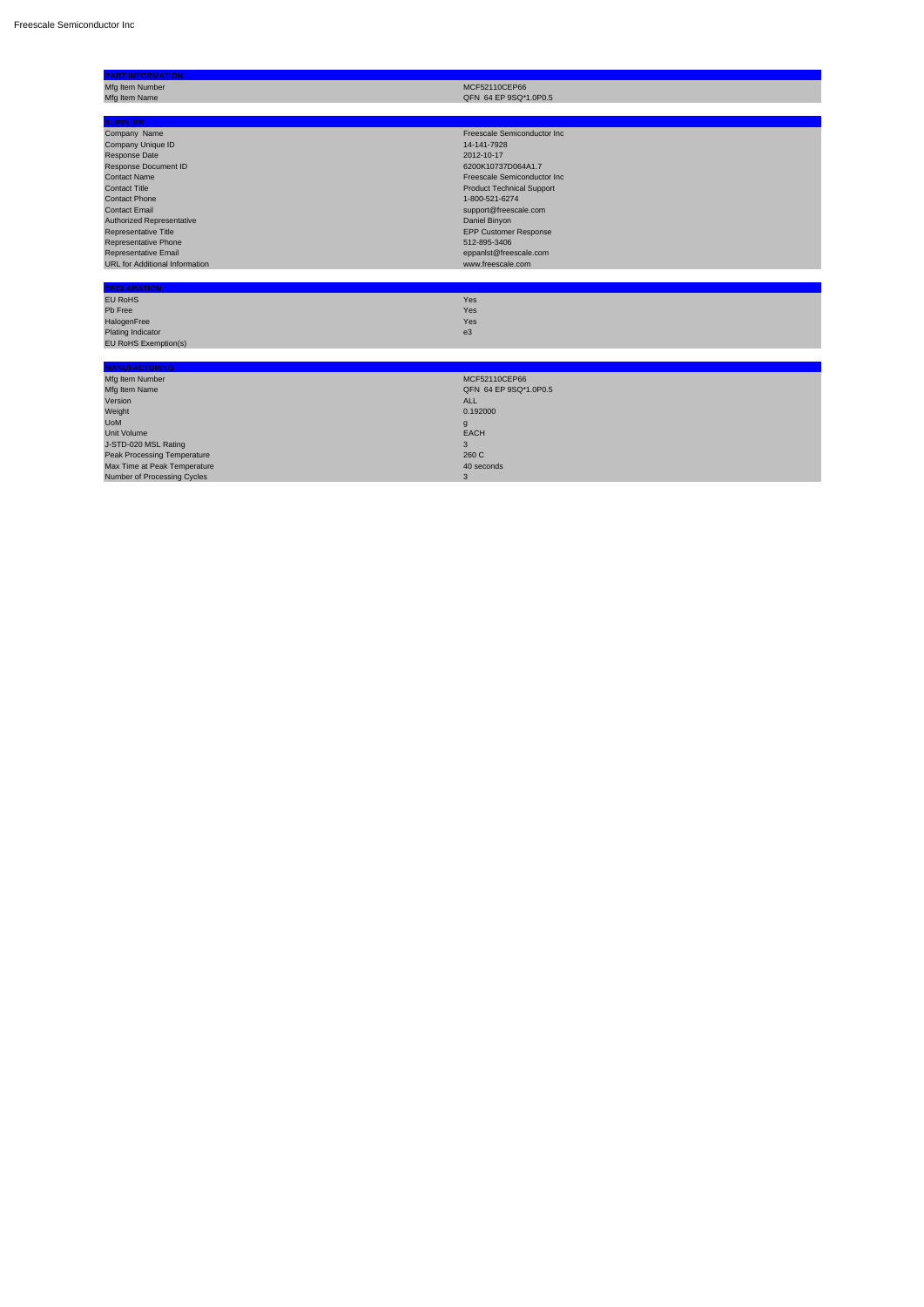| <b>RoHS</b>                              |                                                                                                                                                                                                                                                                                                                                                                                                                                                                                                                                                                                                                                                                                                                                                                                                                                                                                                                                                                                                                                                                                                                                                                                                                                                                                                                                                                                                                                                                                                                                                                                                                                                                                                                                                                                                                                                                                                                                                                                                                                                                                                                                                                                                                                                                                                                                                                              |
|------------------------------------------|------------------------------------------------------------------------------------------------------------------------------------------------------------------------------------------------------------------------------------------------------------------------------------------------------------------------------------------------------------------------------------------------------------------------------------------------------------------------------------------------------------------------------------------------------------------------------------------------------------------------------------------------------------------------------------------------------------------------------------------------------------------------------------------------------------------------------------------------------------------------------------------------------------------------------------------------------------------------------------------------------------------------------------------------------------------------------------------------------------------------------------------------------------------------------------------------------------------------------------------------------------------------------------------------------------------------------------------------------------------------------------------------------------------------------------------------------------------------------------------------------------------------------------------------------------------------------------------------------------------------------------------------------------------------------------------------------------------------------------------------------------------------------------------------------------------------------------------------------------------------------------------------------------------------------------------------------------------------------------------------------------------------------------------------------------------------------------------------------------------------------------------------------------------------------------------------------------------------------------------------------------------------------------------------------------------------------------------------------------------------------|
| <b>RoHS Directive</b>                    | 2002/95/EC                                                                                                                                                                                                                                                                                                                                                                                                                                                                                                                                                                                                                                                                                                                                                                                                                                                                                                                                                                                                                                                                                                                                                                                                                                                                                                                                                                                                                                                                                                                                                                                                                                                                                                                                                                                                                                                                                                                                                                                                                                                                                                                                                                                                                                                                                                                                                                   |
| <b>RoHS Definition</b>                   | RoHS Definition: Quantity limit of 0.1% by mass (1000 PPM) of homogeneous material for: Lead (Pb), Mercury, Hexavalent Chromium, Polybrominated Biphenyls (PBB),<br>Polybrominated Diphenyl Ethers (PBDE) and quantity limit of 0.01% by mass (100 PPM) of homogeneous material of Cadmium                                                                                                                                                                                                                                                                                                                                                                                                                                                                                                                                                                                                                                                                                                                                                                                                                                                                                                                                                                                                                                                                                                                                                                                                                                                                                                                                                                                                                                                                                                                                                                                                                                                                                                                                                                                                                                                                                                                                                                                                                                                                                   |
| <b>RoHS Legal Definition</b>             | Please indicate whether any homogeneous material (as defined by the RoHS Directive, EU 2002/95/EC and implemented by the laws of the European Union member states)<br>of the part(s) identified on this form contains lead, mercury, cadmium, hexavalent chromium, polybrominated biphenyls and/or polybrominated diphenyl ethers (each a RoHS)<br>restricted substance) in excess of the applicable quantity limit identified below. If a homogeneous material within the part(s) contains a RoHS restricted substance in excess<br>of an applicable quantity limit, please indicate below which, if any, RoHS exemption you believe may apply. If the part is an assembly with lower level components, the<br>declaration shall encompass all such components. Supplier certifies that it gathered the information it provides in this form using appropriate methods to ensure its accuracy<br>and that such information is true and correct to the best of its knowledge and belief, as of the date that Supplier completes this form. Supplier acknowledges that Company<br>will rely on this certification in determining the compliance of its products with European Union member state laws that implement the RoHS Directive. Company<br>acknowledges that Supplier may have relied on information provided by others in completing this form, and that Supplier may not have independently verified such<br>information. However, in situations where Supplier has not independently verified information provided by others, Supplier agrees that, at a minimum, its suppliers have<br>provided certifications regarding their contributions to the part(s), and those certifications are at least as comprehensive as the certification in this paragraph. If the Company<br>and the Supplier enter into a written agreement with respect to the identified part(s), the terms and conditions of that agreement, including any warranty rights and/or<br>remedies provided as part of that agreement, will be the sole and exclusive source of the Suppliers liability and the Companys remedies for issues that arise regarding<br>information the Supplier provides in this form. In the absence of such written agreement, the warranty rights and/or remedies of Suppliers Standard Terms and Conditions of<br>Sale applicable to such part(s) shall apply. |
| <b>RoHS Declaration</b>                  | 1 - Item(s) do not contain RoHS restricted substances per the definition above                                                                                                                                                                                                                                                                                                                                                                                                                                                                                                                                                                                                                                                                                                                                                                                                                                                                                                                                                                                                                                                                                                                                                                                                                                                                                                                                                                                                                                                                                                                                                                                                                                                                                                                                                                                                                                                                                                                                                                                                                                                                                                                                                                                                                                                                                               |
| <b>Supplier Acceptance</b>               | Accepted                                                                                                                                                                                                                                                                                                                                                                                                                                                                                                                                                                                                                                                                                                                                                                                                                                                                                                                                                                                                                                                                                                                                                                                                                                                                                                                                                                                                                                                                                                                                                                                                                                                                                                                                                                                                                                                                                                                                                                                                                                                                                                                                                                                                                                                                                                                                                                     |
| Signature                                | Daniel Binyon                                                                                                                                                                                                                                                                                                                                                                                                                                                                                                                                                                                                                                                                                                                                                                                                                                                                                                                                                                                                                                                                                                                                                                                                                                                                                                                                                                                                                                                                                                                                                                                                                                                                                                                                                                                                                                                                                                                                                                                                                                                                                                                                                                                                                                                                                                                                                                |
|                                          |                                                                                                                                                                                                                                                                                                                                                                                                                                                                                                                                                                                                                                                                                                                                                                                                                                                                                                                                                                                                                                                                                                                                                                                                                                                                                                                                                                                                                                                                                                                                                                                                                                                                                                                                                                                                                                                                                                                                                                                                                                                                                                                                                                                                                                                                                                                                                                              |
| Exemptions in this part                  |                                                                                                                                                                                                                                                                                                                                                                                                                                                                                                                                                                                                                                                                                                                                                                                                                                                                                                                                                                                                                                                                                                                                                                                                                                                                                                                                                                                                                                                                                                                                                                                                                                                                                                                                                                                                                                                                                                                                                                                                                                                                                                                                                                                                                                                                                                                                                                              |
|                                          |                                                                                                                                                                                                                                                                                                                                                                                                                                                                                                                                                                                                                                                                                                                                                                                                                                                                                                                                                                                                                                                                                                                                                                                                                                                                                                                                                                                                                                                                                                                                                                                                                                                                                                                                                                                                                                                                                                                                                                                                                                                                                                                                                                                                                                                                                                                                                                              |
| List of Freescale Accepted<br>Exemptions | 6(a) : Lead as an alloying element in steel for machining purposes and in galvanized steel containing up to 0.35% lead by weight                                                                                                                                                                                                                                                                                                                                                                                                                                                                                                                                                                                                                                                                                                                                                                                                                                                                                                                                                                                                                                                                                                                                                                                                                                                                                                                                                                                                                                                                                                                                                                                                                                                                                                                                                                                                                                                                                                                                                                                                                                                                                                                                                                                                                                             |
|                                          | 6(b) : Lead as an alloying element in aluminium containing up to 0.4% lead by weight                                                                                                                                                                                                                                                                                                                                                                                                                                                                                                                                                                                                                                                                                                                                                                                                                                                                                                                                                                                                                                                                                                                                                                                                                                                                                                                                                                                                                                                                                                                                                                                                                                                                                                                                                                                                                                                                                                                                                                                                                                                                                                                                                                                                                                                                                         |
|                                          | 6(c): Copper alloy containing up to 4% lead by weight                                                                                                                                                                                                                                                                                                                                                                                                                                                                                                                                                                                                                                                                                                                                                                                                                                                                                                                                                                                                                                                                                                                                                                                                                                                                                                                                                                                                                                                                                                                                                                                                                                                                                                                                                                                                                                                                                                                                                                                                                                                                                                                                                                                                                                                                                                                        |
|                                          | 7(a) : Lead in high melting temperature type solders (i.e. lead-based alloys containing 85% by weight or more lead)                                                                                                                                                                                                                                                                                                                                                                                                                                                                                                                                                                                                                                                                                                                                                                                                                                                                                                                                                                                                                                                                                                                                                                                                                                                                                                                                                                                                                                                                                                                                                                                                                                                                                                                                                                                                                                                                                                                                                                                                                                                                                                                                                                                                                                                          |
|                                          | 7(b) : Lead in solders for servers, storage and storage array systems, network infrastructure equipment for switching, signaling, transmission, and network management for<br>telecommunications                                                                                                                                                                                                                                                                                                                                                                                                                                                                                                                                                                                                                                                                                                                                                                                                                                                                                                                                                                                                                                                                                                                                                                                                                                                                                                                                                                                                                                                                                                                                                                                                                                                                                                                                                                                                                                                                                                                                                                                                                                                                                                                                                                             |
|                                          | 7(c)-I: Electrical and electronic components containing lead in a glass or ceramic other than dielectric ceramic in capacitors, e.g. piezoelectronic devices, or in a glass or<br>ceramic matrix compound                                                                                                                                                                                                                                                                                                                                                                                                                                                                                                                                                                                                                                                                                                                                                                                                                                                                                                                                                                                                                                                                                                                                                                                                                                                                                                                                                                                                                                                                                                                                                                                                                                                                                                                                                                                                                                                                                                                                                                                                                                                                                                                                                                    |
|                                          | 7(c)-II: Lead in dielectric ceramic in capacitors for a rated voltage of 125 V AC or 250 V DC or higher                                                                                                                                                                                                                                                                                                                                                                                                                                                                                                                                                                                                                                                                                                                                                                                                                                                                                                                                                                                                                                                                                                                                                                                                                                                                                                                                                                                                                                                                                                                                                                                                                                                                                                                                                                                                                                                                                                                                                                                                                                                                                                                                                                                                                                                                      |
|                                          | 7(c)-III : Lead in dielectric ceramic in capacitors for a rated voltage of less than 125 V AC or 250 V DC                                                                                                                                                                                                                                                                                                                                                                                                                                                                                                                                                                                                                                                                                                                                                                                                                                                                                                                                                                                                                                                                                                                                                                                                                                                                                                                                                                                                                                                                                                                                                                                                                                                                                                                                                                                                                                                                                                                                                                                                                                                                                                                                                                                                                                                                    |
|                                          | 7(c)-IV : Lead in PZT based dielectric ceramic materials for capacitors being part of integrated circuits or discrete semiconductors                                                                                                                                                                                                                                                                                                                                                                                                                                                                                                                                                                                                                                                                                                                                                                                                                                                                                                                                                                                                                                                                                                                                                                                                                                                                                                                                                                                                                                                                                                                                                                                                                                                                                                                                                                                                                                                                                                                                                                                                                                                                                                                                                                                                                                         |
|                                          | 15 : Lead in solders to complete a viable electrical connection between semiconductor die and carrier within integrated circuit flip chip packages                                                                                                                                                                                                                                                                                                                                                                                                                                                                                                                                                                                                                                                                                                                                                                                                                                                                                                                                                                                                                                                                                                                                                                                                                                                                                                                                                                                                                                                                                                                                                                                                                                                                                                                                                                                                                                                                                                                                                                                                                                                                                                                                                                                                                           |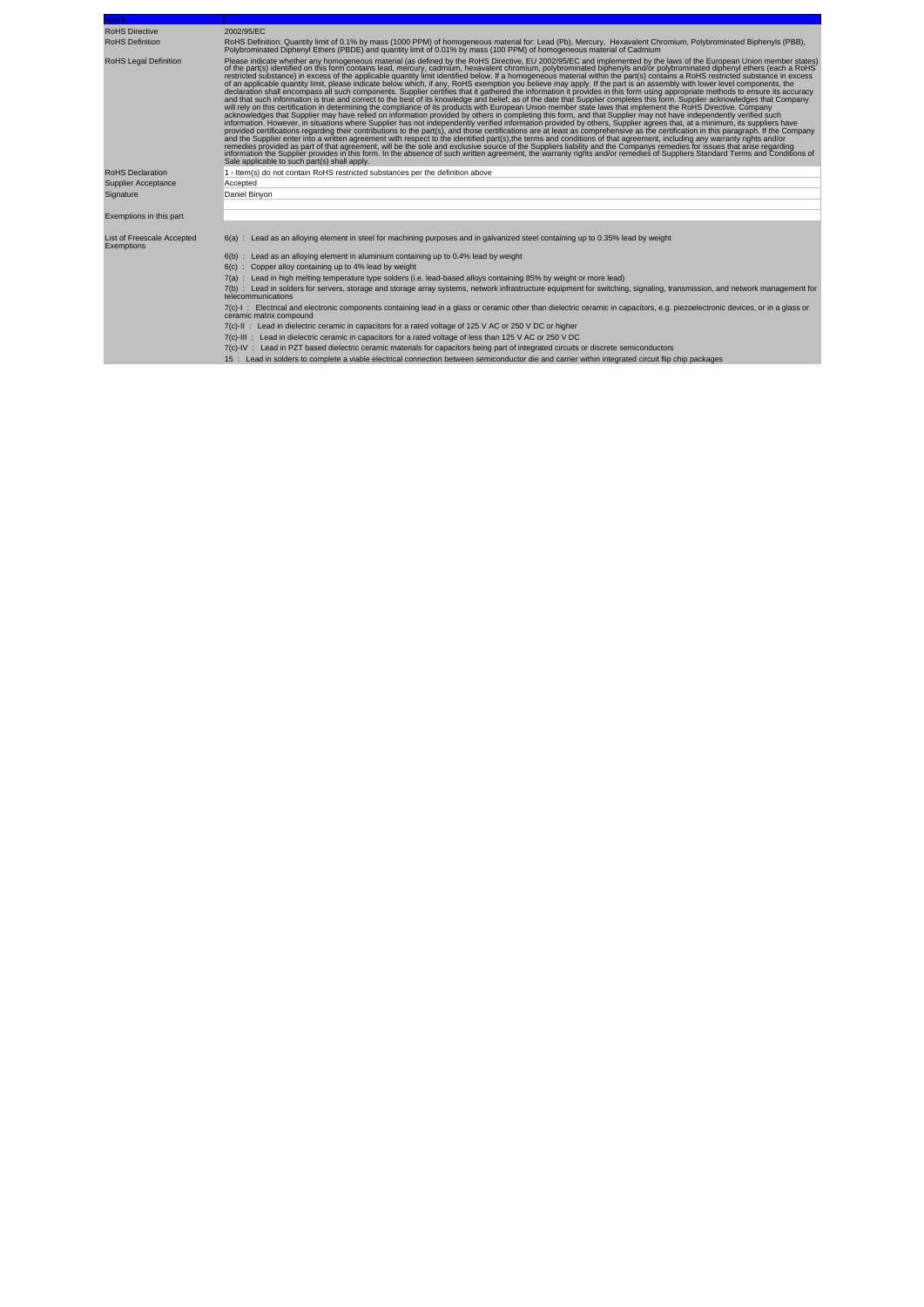| <b>SubPart</b>            | Weight | <b>SubstanceClass</b>                    | Substance                                         | <b>CAS</b> | <b>Exemption</b> | SubstanceWeight   UoM SubPart |          | <b>PPM</b> | SubPart%         | <b>REACHPPM</b> | <b>REACH%</b> |
|---------------------------|--------|------------------------------------------|---------------------------------------------------|------------|------------------|-------------------------------|----------|------------|------------------|-----------------|---------------|
| Epoxy Die Attach          | 0.0014 |                                          |                                                   |            |                  |                               |          |            |                  |                 |               |
| <b>Epoxy Die Attach</b>   |        | Solvents, additives, and other materials | <b>Proprietary Material-Other aromatic amines</b> |            |                  | 0.000079                      |          | 56122      | 5.6122           | $ 411\rangle$   | 0.0411        |
| Epoxy Die Attach          |        | Plastics/polymers                        | Proprietary Material-Other Epoxy resins           |            |                  | 0.000221                      | $\alpha$ | 158163     | 15.8163          | 1151            | 0.1151        |
| <b>Epoxy Die Attach</b>   |        |                                          | Silver, metal                                     | 7440-22-4  |                  | 0.001021                      |          | 729593     | 72.9593          | 5317            | 0.5317        |
| Epoxy Die Attach          |        | Solvents, additives, and other materials | Other miscellaneous substances (less than 5%).    |            |                  | 0.000079                      | $\alpha$ | 56122      | 5.6122           | 411             | 0.0411        |
| <b>Lead Frame Plating</b> | 0.009  |                                          |                                                   |            |                  |                               |          |            |                  |                 |               |
| Lead Frame Plating        |        | Metals                                   | Lead, metallic lead and lead alloys               | 7439-92-1  |                  | 0.000002                      | $\Omega$ | 200        | 0.02             | 10              | 0.001         |
| <b>Lead Frame Plating</b> |        | <b>Aetals</b>                            | Tin, metal                                        | 7440-31-5  |                  | 0.008998                      |          | 999800     | 99.98            | 46864           | 4.6864        |
| <b>Bonding Wire</b>       | 0.0016 |                                          |                                                   |            |                  |                               | $\Omega$ |            |                  |                 |               |
| <b>Bonding Wire</b>       |        | Metals                                   | Gold, metal                                       | 7440-57-5  |                  | 0.0016                        |          | 1000000    | 100 <sub>1</sub> | 3333            | 0.8333        |
| Die Encapsulant           | 0.1092 |                                          |                                                   |            |                  |                               |          |            |                  |                 |               |
| Die Encapsulant           |        |                                          | Aluminum, metal                                   | 7429-90-5  |                  | 0.00171                       |          | 15658      | 1.5658           |                 | 0.8906        |
| Die Encapsulant           |        | Metals                                   | Arsenic, metal                                    | 7440-38-2  |                  |                               | $\Omega$ |            | 0.0001           |                 |               |
| <b>Die Encapsulant</b>    |        | <b>Aetals</b>                            | Cadmium, metal                                    | 7440-43-9  |                  |                               |          |            | 0.0001           |                 |               |
| Die Encapsulant           |        | Plastics/polymers                        | Proprietary Material-Other Epoxy resins           |            |                  | 0.00342                       | $\Omega$ | 31315      | 3.1315           | 17812           | 1.7812        |
| Die Encapsulant           |        | Solvents, additives, and other materials | <b>Carbon Black</b>                               | 1333-86-4  |                  | 0.000342                      |          | 3132       | 0.3132           | 1781            | 0.1781        |
| Die Encapsulant           |        | Metals                                   | Lead, metallic lead and lead alloys               | 7439-92-1  |                  |                               | $\alpha$ |            | 0.0001           |                 |               |
| Die Encapsulant           |        | Solvents, additives, and other materials | Other organic phosphorous compounds               |            |                  | 0.00057                       |          | 5220       | 0.522            | 2968            | 0.2968        |
| Die Encapsulant           |        | Plastics/polymers                        | Proprietary Material-Other phenolic resins        |            |                  | 0.006269                      |          | 57411      | 5.7411           | 32651           | 3.2651        |
| <b>Die Encapsulant</b>    |        | <b>Glass</b>                             | Silica, vitreous                                  | 60676-86-0 |                  | 0.096889                      |          | 887261     | 88.7261          | 504636          | 50.4636       |
| Copper Lead Frame         | 0.0605 |                                          |                                                   |            |                  |                               | $\alpha$ |            |                  |                 |               |
| <b>Copper Lead Frame</b>  |        | <b>Metals</b>                            | Copper, metal                                     | 7440-50-8  |                  | 0.059814                      |          | 988675     | 98.8675          | 311533          | 31.1533       |
| Copper Lead Frame         |        | Solvents, additives, and other materials | Phosphorus                                        | 7723-14-0  |                  | 0.00002                       |          | 325        | 0.0325           | 104             | 0.0104        |
| <b>Copper Lead Frame</b>  |        |                                          | Iron, metal                                       | 7439-89-6  |                  | 0.000061                      |          | 1000       | 0 <sub>1</sub>   | 317             | 0.0317        |
| Copper Lead Frame         |        | Metals                                   | Silver, metal                                     | 7440-22-4  |                  | 0.000605                      |          | 10000      |                  | 3151            | 0.3151        |
| Silicon Semiconductor Die | 0.0103 |                                          |                                                   |            |                  |                               |          |            |                  |                 |               |
| Silicon Semiconductor Die |        | Solvents, additives, and other materials | Other miscellaneous substances (less than 5%).    |            |                  | 0.000206                      |          | 20000      |                  | 1072            | 0.1072        |
| Silicon Semiconductor Die |        | Glass                                    | Silicon, doped                                    |            |                  | 0.010094                      |          | 980000     |                  | 52572           | 5.2572        |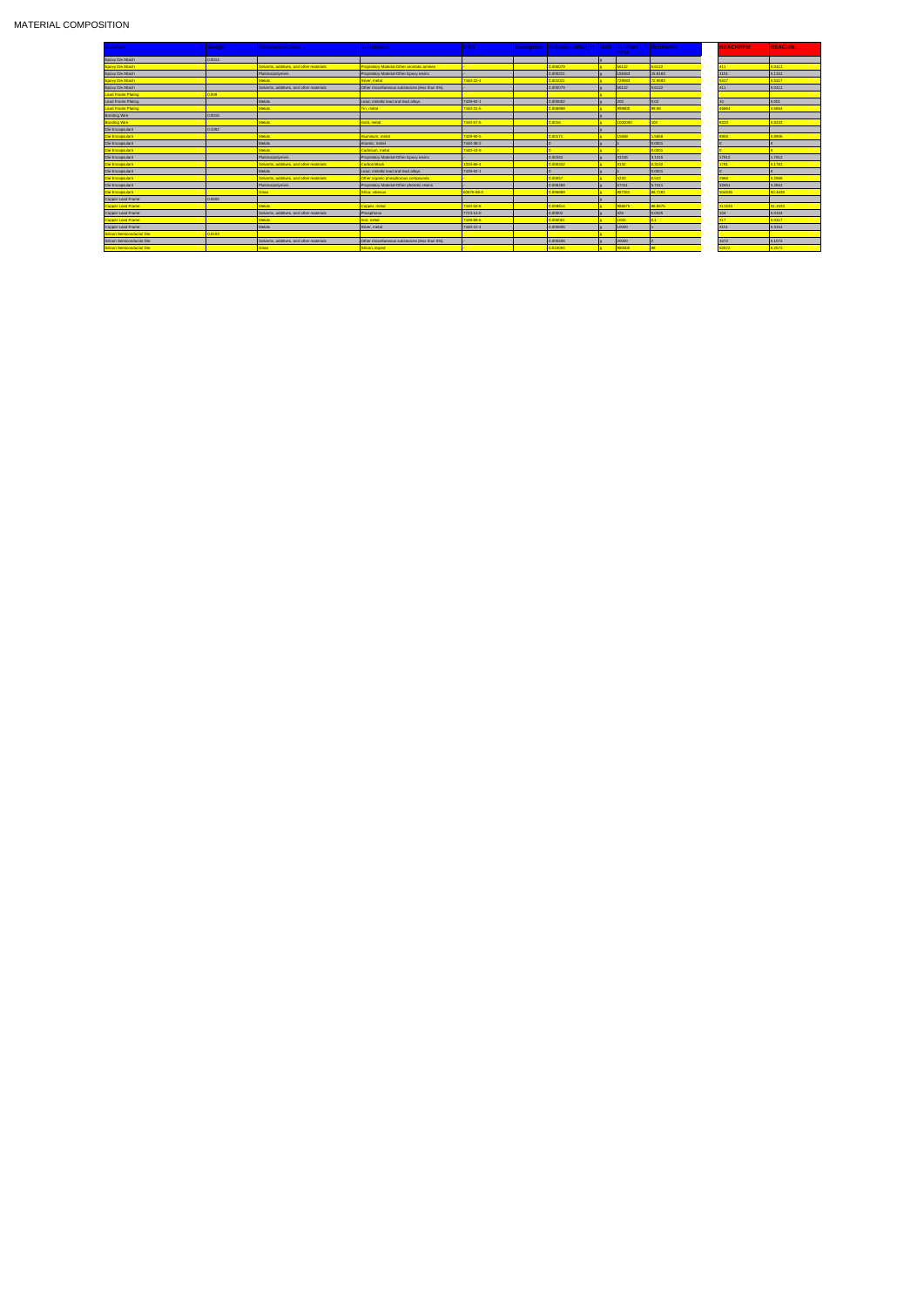| <b>LINKS</b>                                            |                                                                                                                                                          |  |  |  |
|---------------------------------------------------------|----------------------------------------------------------------------------------------------------------------------------------------------------------|--|--|--|
| <b>MCD LINK</b>                                         |                                                                                                                                                          |  |  |  |
| Freescale website                                       | http://www.freescale.com                                                                                                                                 |  |  |  |
| <b>GENERAL ENVIRONMENTAL</b><br><b>COMPLIANCE LINKS</b> |                                                                                                                                                          |  |  |  |
| RoHS signed letter                                      | http://www.freescale.com/files/abstract/corporate/ehs_epp/ENV_ROHS_Freescale_Response.pdf                                                                |  |  |  |
| China RoHS                                              | http://www.freescale.com/chinarohs                                                                                                                       |  |  |  |
| <b>REACH</b> signed letter                              | http://www.freescale.com/files/abstract/corporate/ehs_epp/ENV_REACH_Freescale_Response.pdf                                                               |  |  |  |
| ELV signed letter                                       | http://www.freescale.com/files/abstract/corporate/ehs_epp/ENV_ELV_Freescale_Reponse.pdf                                                                  |  |  |  |
| <b>Conflict Minerals statement</b>                      | http://www.freescale.com/files/abstract/corporate/ehs_epp/ENV_CONFLICT_METAL_Freescale_Response.pdf                                                      |  |  |  |
| <b>FREESCALE ENVIRONMENTAL</b><br><b>INFORMATION</b>    |                                                                                                                                                          |  |  |  |
| <b>EPP</b> website                                      | http://www.freescale.com/epp                                                                                                                             |  |  |  |
| <b>FAQ</b>                                              | http://www.freescale.com/webapp/sps/site/overview.jsp?code=ENVIRON_FAQ                                                                                   |  |  |  |
| <b>Technical Service Request</b>                        | https://www.freescale.com/webapp/servicerequest.create_SR.framework?defaultCategory=Hardware Product Support&defaultTopic=Environmentally Preferred Prod |  |  |  |
| LINKS TO BLANK IPC1752<br><b>FORMS</b>                  |                                                                                                                                                          |  |  |  |
| Blank IPC1752 v0.9 Form                                 | http://www.freescale.com/files/abstract/corporate/ehs_epp/IPC-1752-2_v0.9_MCD_Template.pdf                                                               |  |  |  |
| Blank IPC1752 v1.1 Form                                 | http://www.freescale.com/files/abstract/corporate/ehs_epp/IPC-1752-2_v1.1_MCD_Template.pdf                                                               |  |  |  |